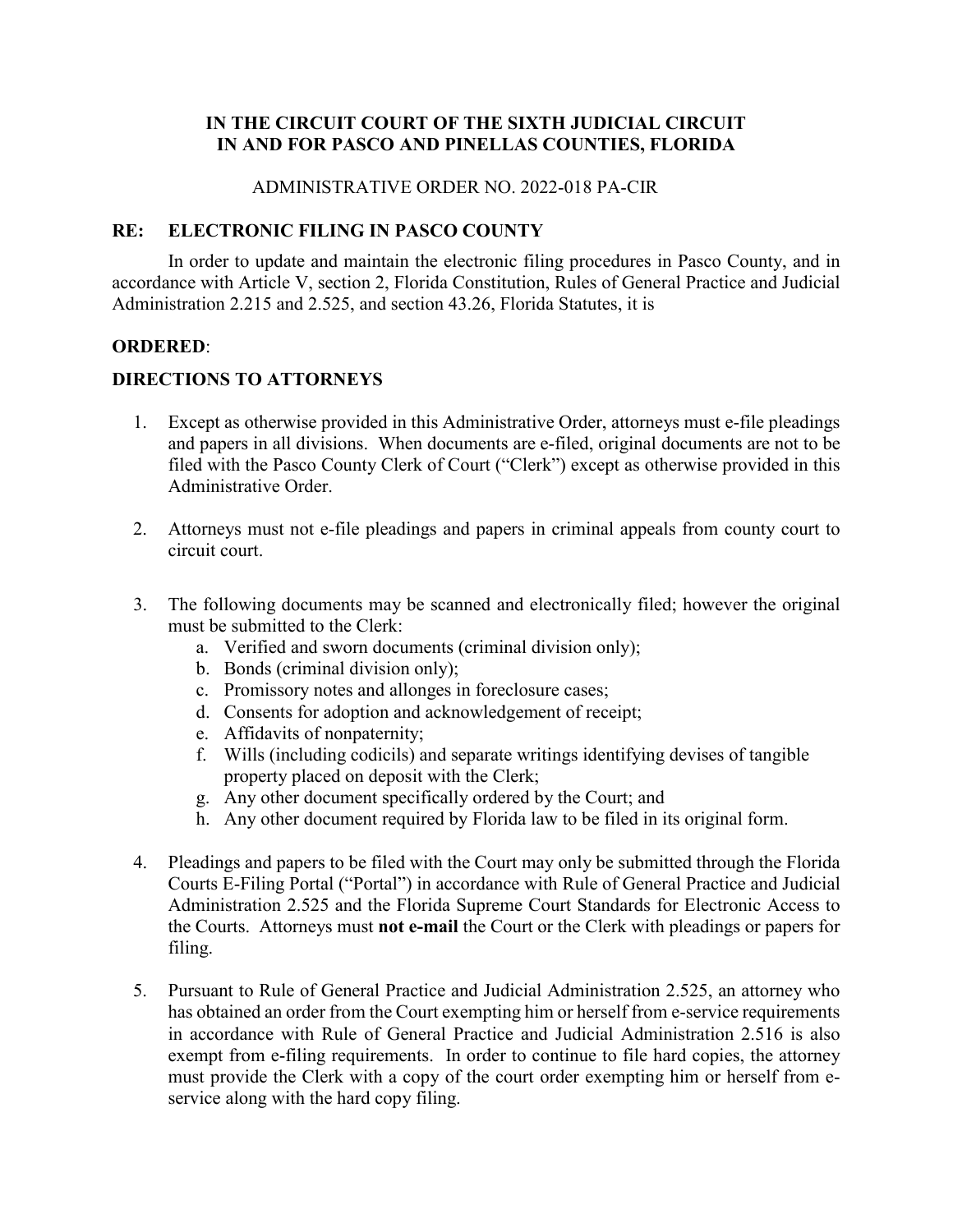- 6. In accordance with Rule of General Practice and Judicial Administration 2.515, each efiled document is deemed to have been signed by the attorney submitting the document and must include an electronic signature of such person in the format of "/s", "s/", or "/s/" [NAME], or a reproduction of the attorney's signature. Each document shall also include the attorney's typed name, Florida Bar address, telephone number, primary e-mail address and secondary e-mail addresses, if any, and Florida Bar number.
- 7. In the event that the Portal is not available due to technical failure of the Portal and an attorney must make a filing that day to meet a deadline, the attorney must attempt to file after 12:00 noon on at least two occasions that are separated by at least one hour. In these circumstances, if the attorney is unsuccessful in having a filing accepted by the Portal, the attorney may, when the Portal is available, file a motion with the Court seeking to have the filing considered timely filed. The Court may, with satisfactory proof, permit the document to be filed nunc pro tunc to the date it was first attempted to be filed electronically.
- 8. If an attorney has an emergency matter that would normally be presented directly to the section judge or duty judge, the attorney must e-file the emergency matter as provided in this Administrative Order. If the attorney wants the Court to consider the matter on an emergency basis, however, the attorney must contact the section judge or duty judge in accordance with current practices.
- 9. Attorneys from other jurisdictions who wish to be admitted pro hac vice must obtain a pro hac vice number from The Florida Bar to file through the Portal. Until the attorney receives a pro hac vice number, pleadings must be e-filed by the local Florida attorney designated in the motion. A motion to appear pro hac vice must be filed in each case in which the attorney wishes to appear. The receipt of a pro hac vice number from The Florida Bar for purposes of accessing the Portal does not grant an attorney the right to appear. See [http://www.floridabar.org](http://www.floridabar.org/) for more information.

### **DIRECTIONS TO UNREPRESENTED LITIGANTS**

10. Unrepresented litigants are **not** required to e-file any pleadings, papers, or documents through the Portal, and the Clerk will continue to accept hard copy filings from such litigants. However, an unrepresented litigant may opt in to e-filing and e-service through the Portal. To do so, the litigant must register a username and password with the Portal at [http://www.myfloridacourtaccess.com/.](http://www.myfloridacourtaccess.com/)

Unrepresented litigants who choose to e-file documents through the Portal must comply with this Administrative Order and the rules of court governing e-filing. For information on registration, access, and e-filing through the Portal, unrepresented litigants should refer to the Clerk's website at [http://www.pascoclerk.com.](http://www.pascoclerk.com/)

11. Unrepresented litigants may e-file pleadings and papers through the Portal in all divisions unless otherwise provided in this Administrative Order. Unrepresented litigants are not permitted to e-file pleadings and papers in criminal appeals from county court to circuit court.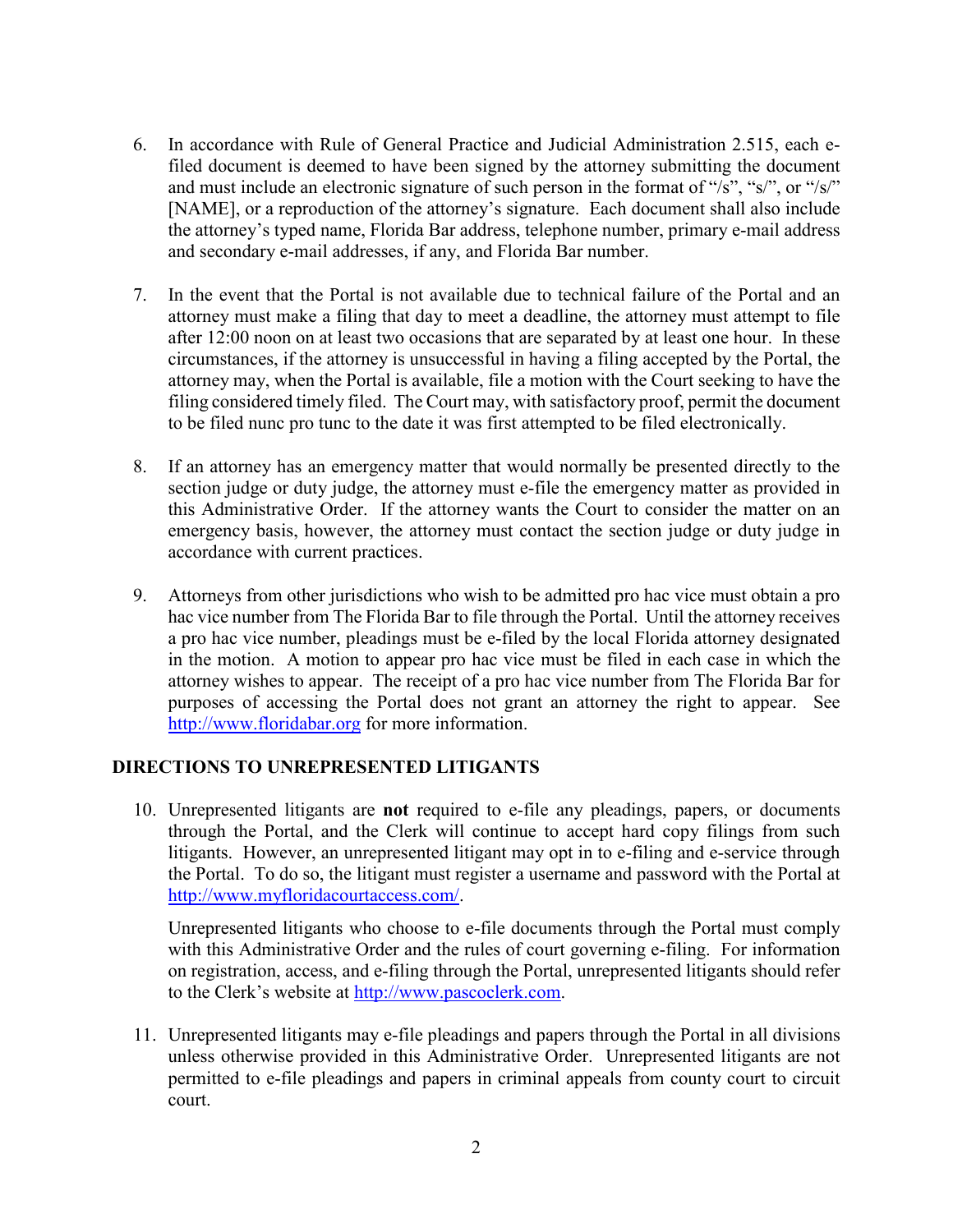- 12. The following documents may be scanned and electronically filed; however the original must be submitted to the Clerk:
	- a. Verified and sworn documents (criminal division only);
	- b. Bonds (criminal division only);
	- c. Promissory notes and allonges in foreclosure cases;
	- d. Consents for adoption and acknowledgment of receipt;
	- e. Affidavits of nonpaternity;
	- f. Wills (including codicils) and separate writings identifying devises of tangible property placed on deposit with the Clerk;
	- g. Any other document specifically ordered by the Court; and
	- h. Any other document required by Florida law to be filed in its original form.
- 13. In accordance with Rule of General Practice and Judicial Administration 2.515, a document e-filed by an unrepresented litigant must include a typographical signature of such person in the format of "/s", "s/", or "/s/" [NAME] or a reproduction of the litigant's signature. The filer must also include his or her address and telephone number, including the area code.
- 14. In the event that the Portal is not available due to a technical failure, and an unrepresented litigant must make a filing that day to meet a deadline, the litigant should file a hard copy of his or her pleading(s) with the Clerk, regardless of whether the litigant has opted in to e-filing and e-service. If the litigant chooses not to file a hard copy with the Clerk, the litigant assumes the risk that the Court may consider the pleading untimely.

# **DIRECTIONS TO ALL PORTAL USERS**

15. All persons using the Portal to file documents must comply with the Portal's filing requirements. The Portal currently allows filings to be submitted as a Word document or in PDF format. Filers are encouraged to submit filings as a searchable PDF. Each attachment to a pleading or paper should be separated and labeled. Attachments should be included in the same submission as long as the total submission does not exceed the Portal's file size limit.

An attorney filing a pleading or paper that exceeds the Portal's file size limit should divide the pleading or paper in an orderly fashion so that each submission does not exceed the Portal's file size limit. Each submission shall be described as being a portion of the whole pleading or paper (e.g., Part 1 of 5, Part 2 of 5, etc.). Alternatively, the attorney may file the pleading with the Clerk in accordance with Rule of General Practice and Judicial Administration 2.525(d)(5). When doing so, the attorney should separate each exhibit and denominate it with a title referencing the document to which it relates.

An unrepresented litigant who is unable to meet the requirements of this paragraph should file a paper version of his or her pleading with the Clerk.

16. Each document must be formatted in accordance with the applicable rules of court governing formatting of paper documents.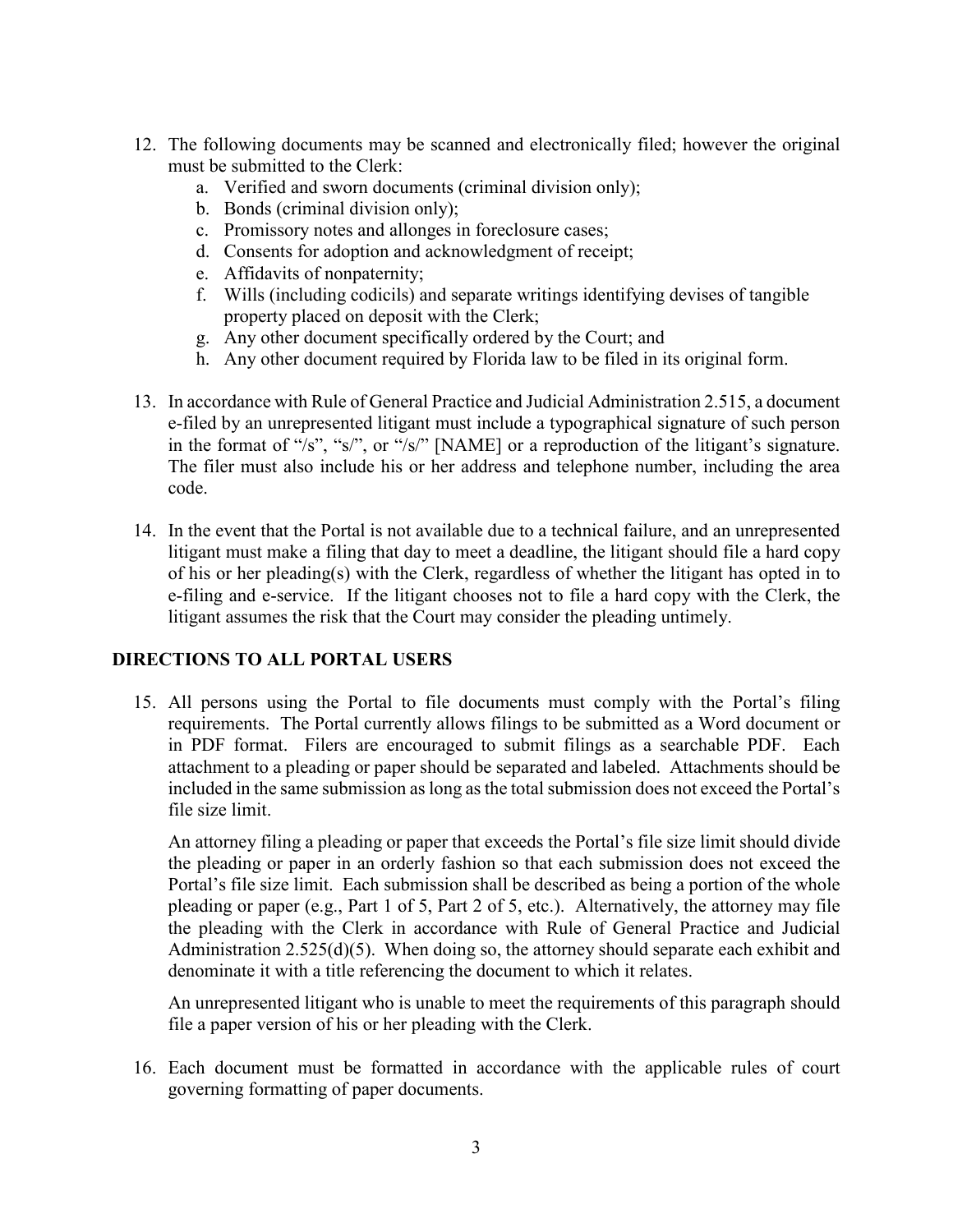- 17. In accordance with Rule of General Practice and Judicial Administration 2.420, each efiled document must be reviewed by the filer to determine whether the document contains confidential or exempt information. If the document contains information that is confidential or exempt, the document must be e-filed as a sealed electronic document along with either a notice of confidential filing or motion to determine confidentiality of court record. If the entire court file is maintained as confidential, the filer is not required to file an accompanying notice or motion.
- 18. Unless otherwise allowed by the presiding judge, letters or correspondence directed to a judge may not be electronically filed but must be submitted according to the Court's directions. All proposed orders judgements or any documents judges need to review and sign must be submitted through the Judicial Automated Work Flow System (JAWS). Parties should continue to provide hard copies to the Court, including sufficient copies for conforming, and stamped, addressed envelopes for distribution of orders. Parties should note the Court's requirements for preparing proposed orders and proposed judgments that contain confidential information as detailed in Administrative Order 2013-027 or other subsequent administrative order.
- 19. A proposed summons should be submitted to the Clerk through the Portal with the applicable fees. The Clerk will electronically issue the summons and notify the filer on completed.
- 20. Documents may be e-filed at any time through the Portal. To be considered filed on a particular date, documents must be e-filed and time stamped at the Portal by 11:59 p.m. local time on that date. The filing date for e-filed documents is the date of receipt by the Portal.
- 21. E-filing a document does not relieve a party of its evidentiary burden to prove the authenticity of an original document. Filers should maintain original documents, such as affidavits, that may be needed in court hearings unless the original is submitted to the Clerk as provided by this Administrative Order. When original documents are submitted as exhibits at a court hearing, the attorney or unrepresented litigant must notify the Clerk when an original document must be retained as an original.
- 22. It is the filer's responsibility to serve pleadings and papers in accordance with Rule of General Practice and Judicial Administration 2.516.

### **DIRECTIONS TO THE CLERK**

- 23. Except as otherwise provided in this Administrative Order, the Clerk shall receive pleadings and papers e-filed through the Portal in all divisions.
- 24. The Clerk should not accept e-filed pleadings and papers in criminal appeals from county court to circuit court.
- 25. The Clerk must continue to receive the following documents in original form:
	- a. Verified and sworn documents (criminal division only);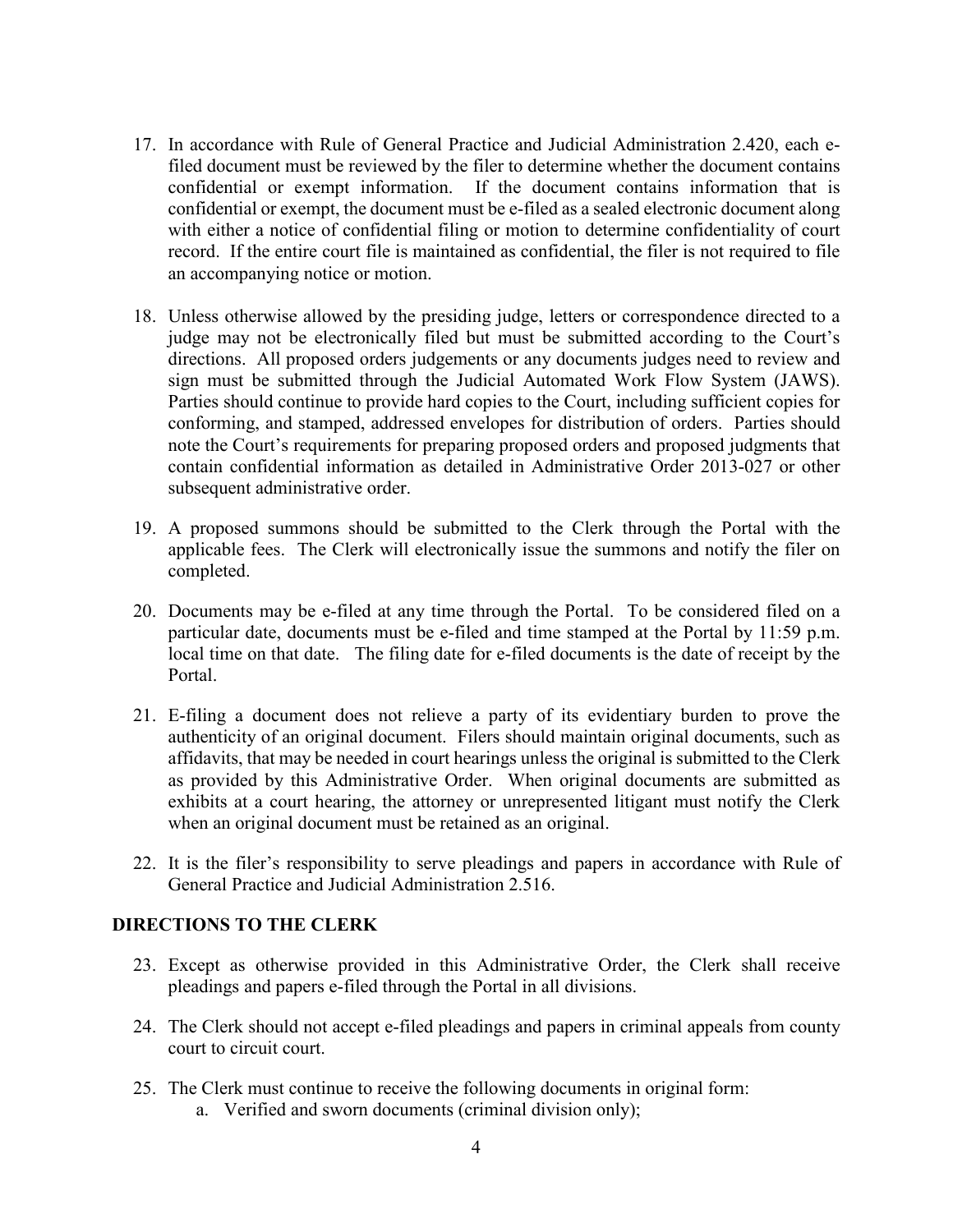- b. Bonds (criminal division only);
- c. Promissory notes and allonges in foreclosure cases;
- d. Consents for adoption and acknowledgment of receipt;
- e. Affidavits of nonpaternity;
- f. Wills (including codicils) and separate writings identifying devises of tangible property placed on deposit with the Clerk;
- g. Any other document specifically ordered by the Court; and
- h. Any other document required by Florida law to be filed in its original form.

When original documents are submitted at a hearing, the Clerk must retain the original documents in accordance with existing retention schedules.

26. The Clerk may only receive electronic filings through the Portal or as otherwise provided in this Administrative Order or approved by the Court.

The Clerk must receive documents from the Portal in a searchable PDF format, provided that the Portal can transmit documents to the Clerk as a searchable PDF document.

- 27. The Clerk must accept pleadings and papers that exceed the Portal's file size limit from filers in hard copy format or via electronic storage medium, as provided by Rule of General Practice and Judicial Administration 2.525(d)(5). Such pleadings and papers must be maintained by the Clerk in a manner that facilitates access to the filing by the Court and the parties. If the pleading or paper is submitted in hard copy format, the Clerk should separate attachments to the pleading or paper, label each attachment, and scan each attachment separately.
- 28. The Clerk must accept non-electronic pleadings and papers from unrepresented litigants and attorneys who provide a copy of an order exempting them from e-service.
- 29. The Clerk will scan all pleadings and papers in new and existing cases for unrepresented litigants, attorneys who are exempt from e-service, and as otherwise provided in this Administrative Order.
- 30. If an attorney who has not provided the Clerk with a copy of a court order exempting him or herself from e-service files hard copy pleadings or papers with the Clerk, the Clerk may reject the pleading or paper. The Clerk must notify the attorney of the rejection and the reason for the rejection. The Clerk shall notify the Court of any attorneys who continue to file hard copy pleadings and papers without a court order.
- 31. The Clerk must comply with all the conditions stated in the e-filing approval letter from the Florida Courts Technology Commission, which is incorporated into this Administrative Order as Attachment A, and all requirements of Rule of General Practice and Judicial Administration 2.525 and the Florida Supreme Court Standards for Electronic Access to the Courts.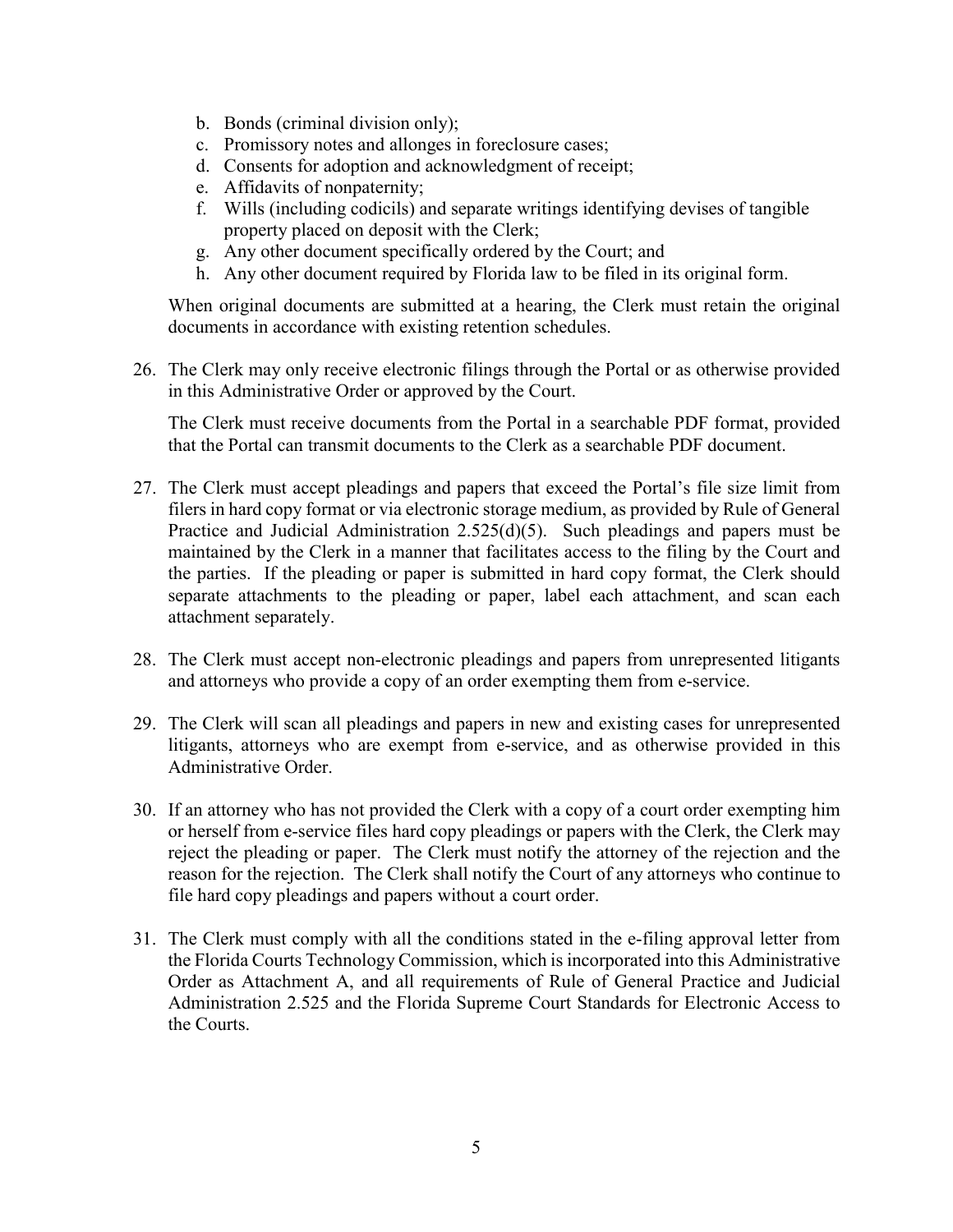- 32. Except as provided by Florida rule or law or the Florida Supreme Court Standards for Electronic Access to the Courts, documents and orders prepared by the Clerk for the Court or by the Court are not to be e-filed through the Portal.
- 33. The Clerk shall maintain an information sheet on e-filing for attorneys and unrepresented litigants and post it on the Clerk's website.

Administrative Orders 2013-003, 2014-011, and 2020-018 are hereby rescinded.

**DONE AND ORDERED** in Chambers at St. Petersburg, Pinellas County, Florida, this day of March 2022.

#### ORIGINAL SIGNED MARCH 28, 2022 BY ANTHONY RONDOLINO, CHIEF JUDGE

Attachment A: March 28, 2013 approval letter from the Florida Courts Technology Commission

cc: All Pasco Judges The Honorable Lisa Munyon, Chair, Florida Courts Technology Commission The Honorable Bruce Bartlett, State Attorney The Honorable Sara Mollo, Public Defender The Honorable Nikki Alvarez-Sowles, Clerk of the Circuit Court, Pasco County The Honorable Chris Nocco, Sheriff, Pasco County Gay Inskeep, Trial Courts Administrator Ita M. Neymotin, Regional Counsel, Second District Ngozi Acholonu, Assistant Regional Counsel Michele Emmerman, Director Administrative Services, Pasco County Kimberly Thompson, Chief Operations Officer, Pasco County Clerk's Office Bar Associations, Pasco and Pinellas Counties Law Libraries, Pasco and Pinellas Counties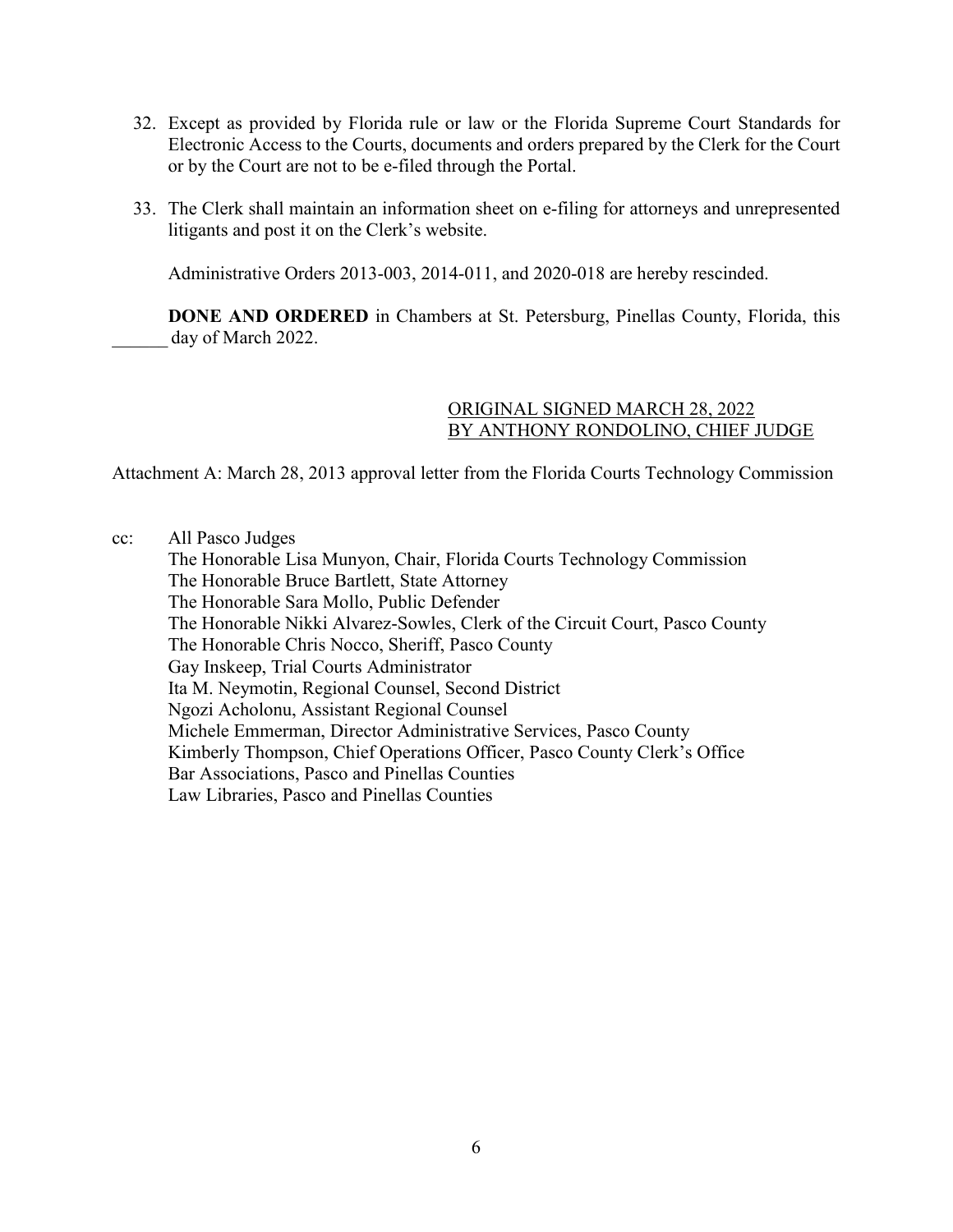

**Judge Lisa Taylor Munyon, Chair Florida Courts Technology Commission c/o Office of the State Courts Administrator 500 S. Duval Street, Tallahassee, Florida 32399-1900**

March 28, 2013

The Honorable Paula S. O'Neil Pasco County Clerk of Court Pasco County Courthouse 7530 Little Road, Suite 220 New Port Richey, Florida 34654

# **RE: request for implementation of electronic filings in remaining court (Circuit Civil, County Civil, and Family Law) divisions in Pasco County, Sixth Judicial Circuit**

Dear Dr. O'Neil:

Supreme Court Opinion No.SC10-241, In re: Amendments to the Florida Rules of Judicial Administration – Rule 2.236 (July 1, 2010) provides that the Florida Courts Technology Commission "evaluate all such applications to determine whether they comply with the technology policies established by the Supreme Court and the procedures and standards created pursuant to this rule, and approve those applications deemed to be effective and found to be in compliance."

The purpose of this letter is to inform you that on April 27, 2005 the Electronic Filing Committee (EFC) reviewed and recommended approval of your request to implement electronic filing in Pasco County in the probate division which was granted by the Supreme Count via AOSC05-15.

As Chair of the Florida Courts Technology Commission I hereby approve your request to implement electronic filing in the Circuit Civil, County Civil and Family Law divisions in Pasco County.

Approval of this electronic initiative is contingent upon compliance with the policy considerations and directives regarding the development and application of new technological standardization and enhancements as set forth by the Supreme Court and is subject to the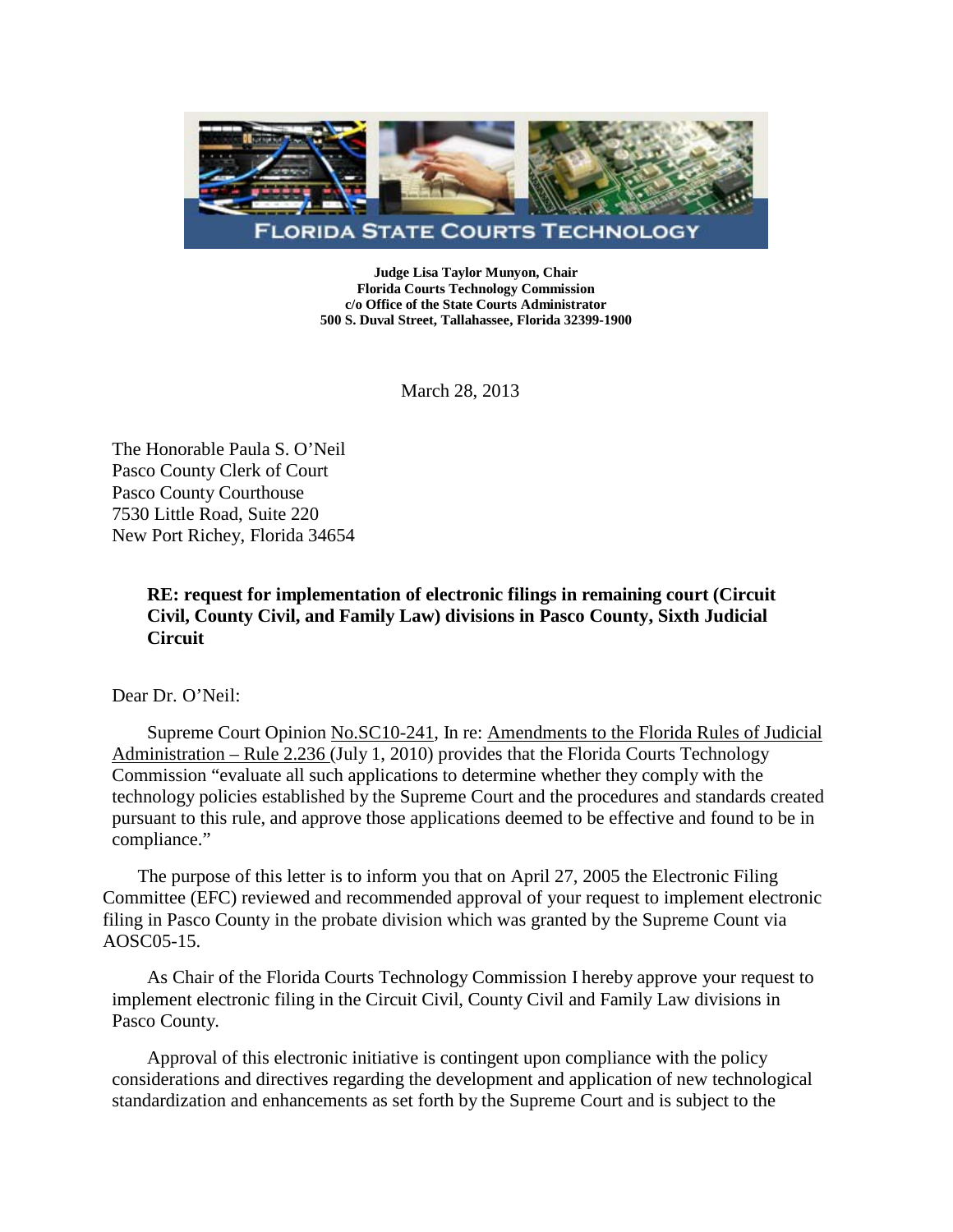The Honorable Paula S. O'Neil Pasco County E-Filing Request Page 2 of 4

following terms and conditions. Violation of any of the following conditions shall constitute grounds for revocation of the approval to implement electronic filing in Pasco County.

- a. The Pasco County Clerk of Court may implement the aforementioned technology procedures in accordance with the approved plan effective on the date of this letter and must adhere to the statewide standards for electronic access to the courts as outlined in In re: Statewide Standards for Electronic Access to the Courts, AOSC09- 30 (Fla. July 1, 2009).
- b. The Pasco County Clerk of Court shall ensure that there is no possibility for vendors to release or distribute court data to third parties and that the clerk of court retains the designation as custodian of the court records.
- c. The Pasco County Clerk of Court shall ensure that contract provisions prohibit any vendor from extracting, data mining, or engaging in similar activities with regard to information from original court filings and other court records or any associated databases containing court records in the circuit for commercial or other non-court related uses.
- d. The Pasco County Clerk of Court shall ensure that no fees other than statutorily required fees are assessed or collected by the clerk of court.
- e. The Pasco County Clerk of Court shall ensure that the data is backed up and is recoverable. The clerk of court will ensure that remote data backups are stored in a protected environment a minimum of 50 miles from the primary production location of the court record or at a certified hardened facility, and that the circuit complies with established data backup standards as they are revised and updated.
- f. This approval does not constitute an approval of any electronic forms that may be used in this process.
- g. The Pasco County Clerk of Court shall submit monthly progress reports to the court system during the 90-day pilot test. Copies of the monthly progress reports shall be provided to the Chief Judge of the Sixth Judicial Circuit and the State Courts Technology Officer in the Office of the State Courts Administrator.
- h. The Pasco County Clerk of Court shall abide by In re: Revised Interim Policy on Electronic Release of Court Records, AOSC07-49 (Fla. Sept. 7, 2007).
- i. The E-Filing Court Records Portal, developed by the Florida Association of Court Clerks Services Group (FACCSG), has been identified as the statewide e-filing portal. To ensure equal access to electronic filing across the state, the Supreme Court has directed that the Florida Courts Technology Commission make implementation of the statewide system a priority of the judicial branch. All local electronic filing systems must be compatible with the statewide e-filing portal and approval of each of the above electronic filing systems is contingent on the system's compatibility with the statewide portal. The Pasco County Clerk of Court must now migrate to the statewide e-filing portal.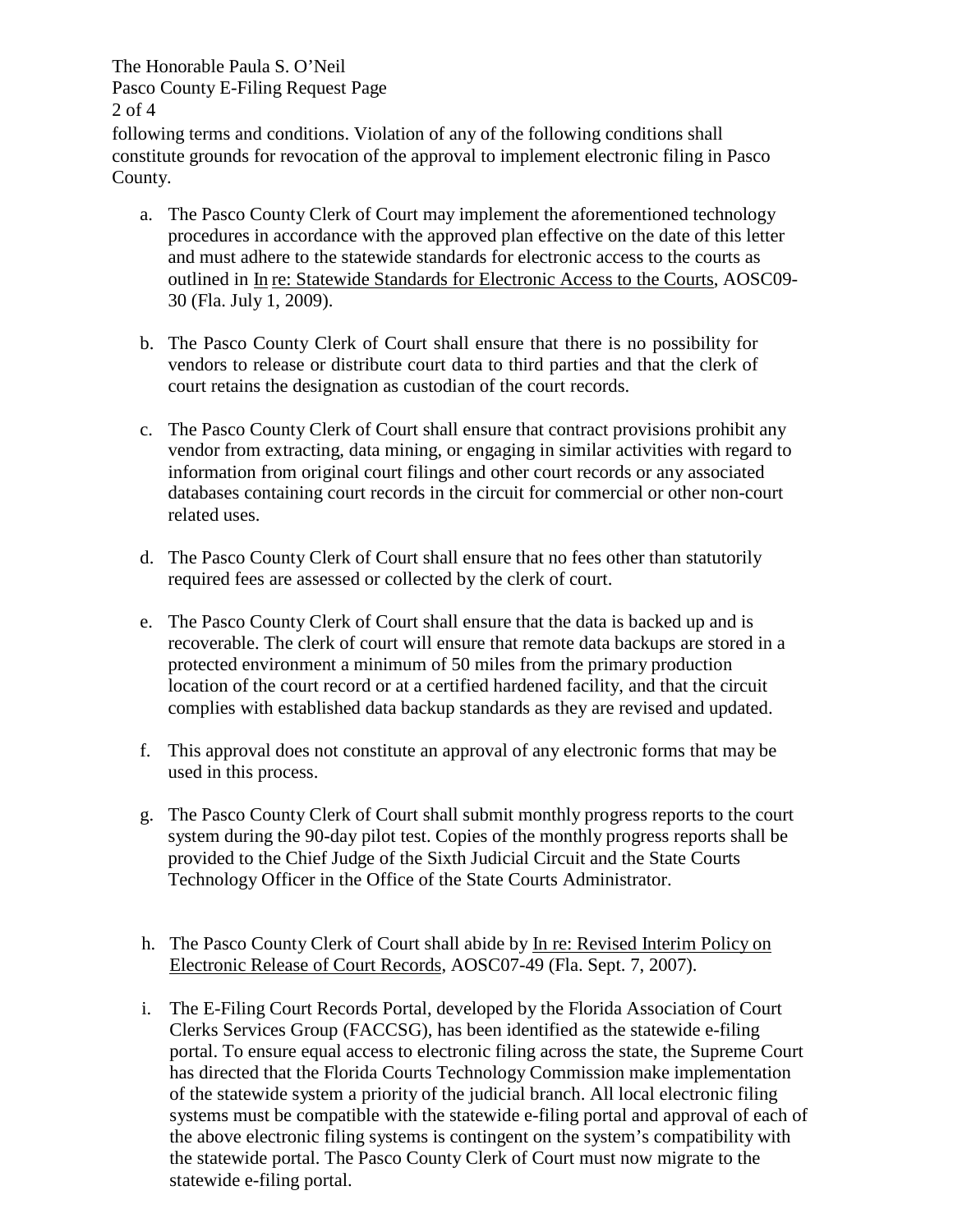- j. The Pasco County Clerk of Court must continue to provide paper to the judiciary until the chief judge authorizes the elimination of paper files. At such time, the Pasco County Clerk of Court must convert all documents, beginning on the date of Supreme Court or Florida Courts Technology Commission (FCTC) approval, to a searchable electronic document.
- k. The Pasco County Clerk of Court shall continue to accept paper filings at no charge, other than statutorily required fees until such time as the Supreme Court may require electronic filing.

In addition to the foregoing enumerated terms and conditions, the chief judge may, pursuant to his constitutional and statutory responsibility for administrative supervision of the courts within the circuit, imposed additional conditions that must be adhered by to implement an electronic filing system.

- 1. Pasco County will comply with the E-Access Standards in accordance with Supreme Court Administrative Order AOSC 09-30. The Florida Courts Technology Commission last amended the Standards January 2013, version 8.0, and you must comply with this or any future revisions to the E-Access Standards.
- 2. Pasco County will follow any implementation schedule developed by the Florida Courts Technology Commission and coordinate implementation with the Chief Judge.
- 3. Pasco County will continue to assemble and deliver paper case files and documents until authorized by the Chief Judge to discontinue paper files.
- 4. The electronic file to be provided to the Court must meet or exceed the capabilities and ease of use currently provided by paper case files, for both in and out of court processing and use. Documents in an electronic court file must be provided to the Court as a searchable PDF.
- 5. The Court must be provided and approve in advance any business process that impacts Court operations.
- 6. Pasco County will provide the Court with direct unrestricted access to the Pasco County court data, images and documents.